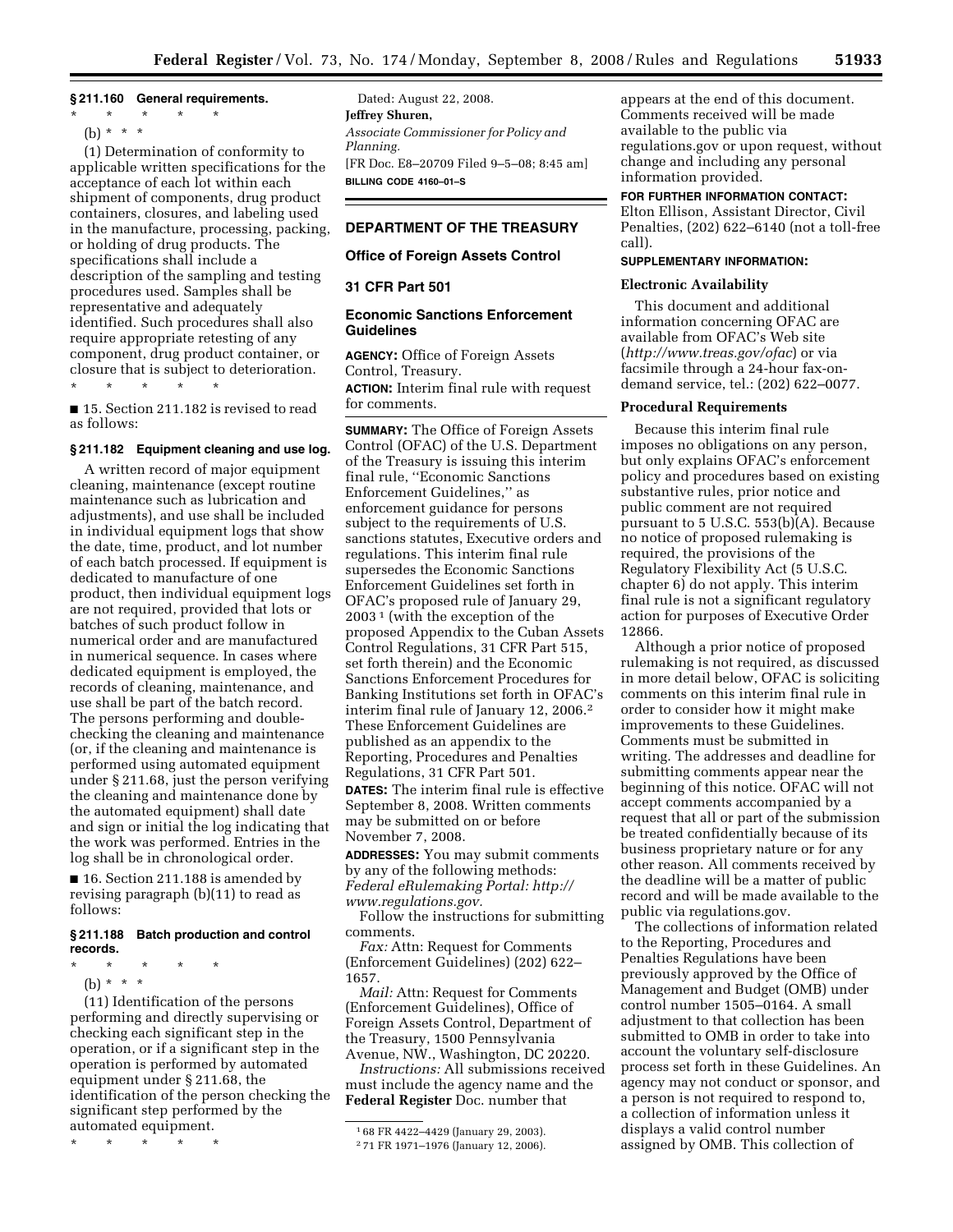information is described in subpart F of Part I, subpart G of part III and subpart B of part V of these Guidelines, which will constitute the new Appendix to part 501. The referenced subparts explain that the voluntary selfdisclosure of an apparent violation to OFAC will be considered in determining the appropriate agency response to the apparent violation and, in cases where a civil monetary penalty is deemed appropriate, the base penalty amount and the proposed penalty amount. As set forth in subpart B of part V of the Guidelines, an apparent violation involving a voluntary selfdisclosure will result in a base penalty amount at least 50 percent less than the base penalty amount in similar cases that do not involve a voluntary selfdisclosure. This provides an incentive for persons who have or may have violated economic sanctions laws to come forward and provide OFAC information that it can use to better enforce its economic sanctions programs. The submitters who will likely seek to avail themselves of the benefits of voluntary self-disclosure are financial institutions, businesses, other entities, and individuals who find that they have or may have violated a sanctions prohibition and wish to disclose their actual or potential violation.

*The estimated total annual reporting and/or recordkeeping burden:* 1,250 hours. *The estimated annual burden per respondent/record keeper:* 10 hours. *Estimated number of respondents and/ or record keepers:* 125. *Estimated annual frequency of responses:* Once or less, given that OFAC expects that persons who voluntarily self disclose their violations will take better care to avoid future violations. *Comments are invited on:* (a) Whether this collection of information is necessary for the proper performance of the functions of the agency, including whether the information has practical utility; (b) the accuracy of the agency's estimate of the burden of the collection of information; (c) ways to enhance the quality, utility, and clarity of the information to be collected; (d) ways to minimize the burden of the collection of information on respondents, including through the use of automated collection techniques or other forms of information technology; and (e) estimates of capital or start-up costs and costs of operation, maintenance, and purchase of services to provide information. Comments concerning the above information, the accuracy of the estimated average annual burden, and suggestions for reducing this burden should be directed

to OMB, Paperwork Reduction Project, control number 1505–0164, Washington, DC 20503, with a copy to the Office of Foreign Assets Control, Department of the Treasury, 1500 Pennsylvania Ave., NW., Washington, DC 20220. Any such comments should be submitted no later than November 7, 2008. Comments on aspects of this rule other than those involving collections of information subject to the Paperwork Reduction Act should not be sent to OMB.

## **Background**

The primary mission of OFAC is to administer and enforce economic sanctions against targeted foreign countries and regimes, terrorists and terrorist organizations, weapons of mass destruction proliferators, narcotic traffickers, and others in furtherance of U.S. national security, foreign policy, and economic objectives. OFAC acts under Presidential national emergency powers, as well as specific legislation, to prohibit transactions and block (or ''freeze'') assets subject to U.S. jurisdiction. Economic sanctions are designed to deprive the target of the use of its assets and deny the target access to the U.S. financial system and the benefits of trade, transactions, and services involving U.S. markets, businesses, and individuals. These same authorities have also been used to protect assets subject to U.S. jurisdiction of countries subject to foreign occupation and to further important U.S. nonproliferation goals.

OFAC administers and enforces economic sanctions programs pursuant to Presidential and statutory authorities. OFAC is responsible for civil investigation and enforcement of economic sanctions violations committed by Subject Persons, as defined in the Guidelines. Where appropriate, OFAC may coordinate its investigative and enforcement activities with federal, state, local and/or foreign regulators and/or law enforcement agencies. Active enforcement of these programs is a crucial element in preserving and advancing the national security, foreign policy and economic objectives that underlie these initiatives. Penalties, both civil and criminal, serve as a deterrent to conduct that undermines or prevents these sanctions programs from achieving their various goals.

On January 29, 2003, OFAC published, as a proposed rule, generally applicable Economic Sanctions Enforcement Guidelines, as well as a proposed Appendix to the Cuban Assets Control Regulations (CACR) providing a schedule of proposed civil monetary

penalties for certain violations of the CACR (Cuba Penalty Schedule). Though this proposed rule was not finalized, OFAC has used the generally applicable guidelines set forth therein as a general framework for its enforcement actions and the Cuban Penalty Schedule as a framework for the imposition of civil monetary penalties for the violations of the CACR described therein. On January 12, 2006, OFAC published, as an interim final rule, Economic Sanctions Enforcement Procedures for Banking Institutions which withdrew the January 29, 2003 proposed rule to the extent that it applied to banking institutions, as defined in the interim final rule.

On October 16, 2007, the President signed into law the International Emergency Economic Powers Enhancement Act (Enhancement Act),3 substantially increasing the maximum penalties for violations of the International Emergency Economic Powers Act (IEEPA),<sup>4</sup> a principal statutory authority for most OFAC sanctions programs. The increased maximum penalty amounts set forth in the Enhancement Act, as well as its application to pending or commenced cases involving apparent violations of IEEPA, prompted the development of these new Guidelines for determining an appropriate enforcement response to apparent violations of sanctions programs enforced by OFAC (as defined in the Guidelines), and, in cases involving civil monetary penalties, for determining the amount of any civil monetary penalty. The Guidelines set forth in this interim final rule supersede the enforcement procedures for banking institutions set forth in the interim final rule of January 12, 2006, which is hereby withdrawn, as well as the proposed guidelines set forth in the proposed rule of January 29, 2003, which is also hereby withdrawn, with the exception of the Cuba Penalty Schedule. (Those withdrawn enforcement procedures and guidelines continue to apply to the categories of cases set forth in OFAC's November 27, 2007 Civil Penalties—Interim Policy.) The Guidelines set forth herein are applicable to all persons subject to any of the sanctions programs administered by OFAC. As discussed in greater detail below, OFAC requests comments on this interim final rule. The Guidelines set forth in this interim final rule are not applicable to penalty or enforcement actions by other agencies based on the same underlying course of conduct, the

<sup>3</sup>Pub. Law 110–96, 121 Stat. 1011 (October 16, 2007).

<sup>4</sup>Pub. Law 95–223, 91 Stat. 1626 (December 28, 1977).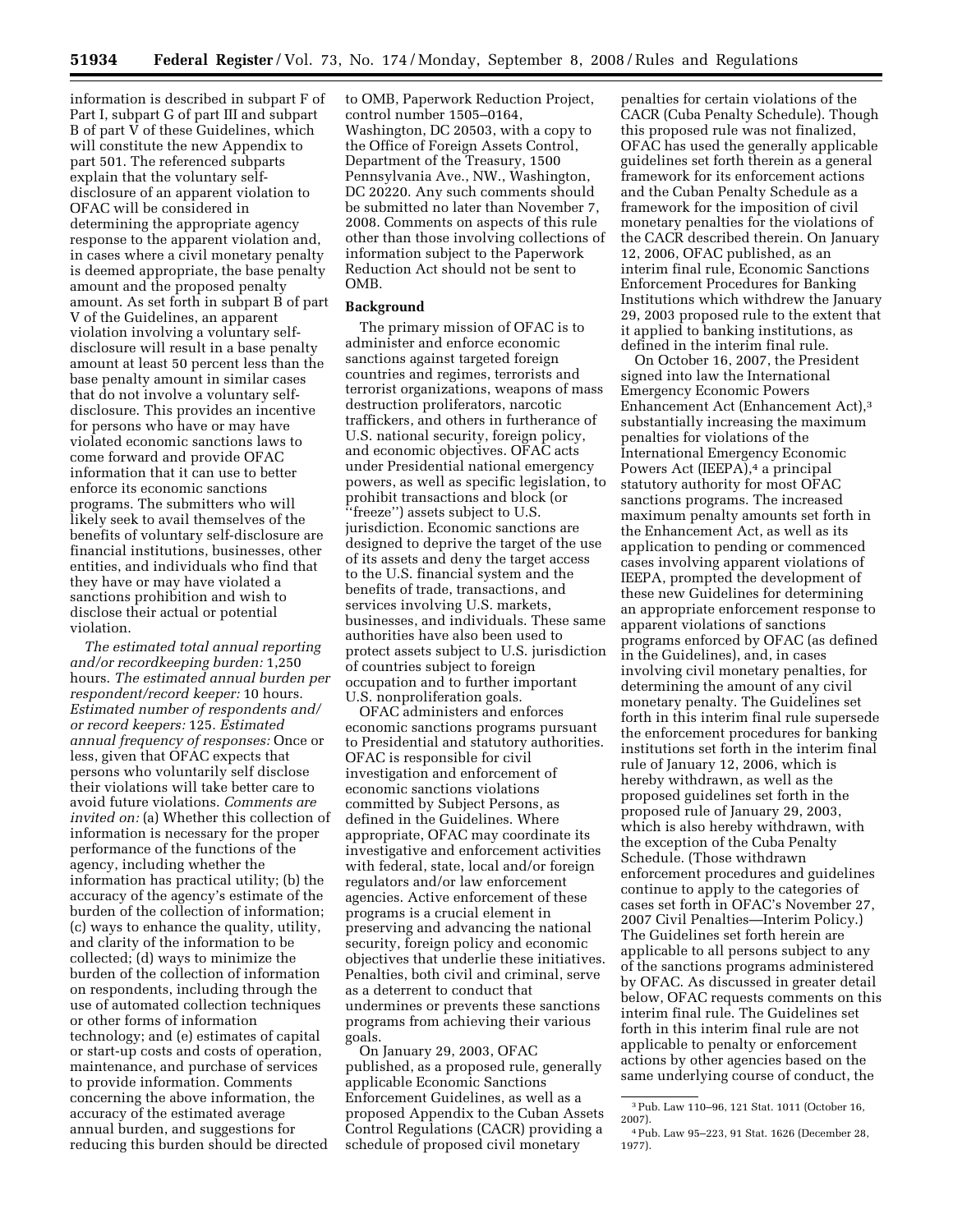disposition of goods seized by Customs and Border Protection, or the release of blocked property by OFAC.

The Guidelines set forth in this interim final rule are applicable to all enforcement matters currently pending before OFAC or that will come before OFAC in the future, whether such matters fall under IEEPA or any of the other statutes pursuant to which OFAC is authorized to enforce sanctions (including, but not limited to, the Trading With the Enemy Act), with the exception of (i) those categories of cases set forth in OFAC's November 27, 2007 Civil Penalties—Interim Policy and (ii) those matters addressed in the Cuba Penalty Schedule or the Service Provider Program Circular periodically issued by OFAC pursuant to the CACR. The Guidelines reflect the factors that OFAC will consider in determining the appropriate enforcement response to an apparent violation of an OFAC sanctions program, and those factors are consistent across programs. The civil penalty provisions of the Guidelines take into account the maximum penalties available under the various statutes pursuant to which OFAC is authorized to enforce its sanctions programs.

The Guidelines reflect several changes from the 2003 proposed rule and the 2006 interim final rule. First, rather than identifying ''aggravating'' and ''mitigating'' factors, the Guidelines set forth General Factors that OFAC will consider in determining an appropriate enforcement response to an apparent violation and, if a civil monetary penalty is warranted, in establishing the amount of that penalty. The General Factors reflect the considerations that OFAC believes are most critical to a determination of appropriate agency action. The move away from ''aggravating'' and ''mitigating'' factors was motivated in part by the realization that in many cases, a particular factor could be considered either aggravating or mitigating (e.g., remedial action was considered a mitigating factor in the 2003 proposed rule, while the absence of remedial action was considered an aggravating factor). Rather than list such factors as both aggravating and mitigating factors, OFAC believes it is better practice to identify the General Factors it will consider as part of a holistic consideration of the facts and circumstances of a particular case.

Second, the Guidelines provide for the issuance of either cautionary letters or findings of violation under certain circumstances, rather than the cautionary letters and warning letters provided for in the 2003 proposed rule and the evaluative letters provided for

in the 2006 interim final rule. Cautionary letters reflect OFAC's enforcement response to an apparent violation when OFAC determines either that there is insufficient evidence to conclude that a violation has occurred or that a finding of violation is not warranted under the circumstances. A cautionary letter does not constitute a final agency determination that a violation has or has not occurred, but serves to place the Subject Person on notice that any such similar conduct in the future may result in a finding of violation or the imposition of a civil monetary penalty. Findings of violation are reserved for cases in which OFAC determines that a violation has occurred and considers it important to document the occurrence of a violation, but nevertheless concludes that the imposition of a civil monetary penalty is not the most appropriate enforcement response. Because a finding of violation constitutes a final agency determination that a violation has occurred, OFAC will afford the Subject Person an opportunity to respond to OFAC's determination. OFAC will give careful consideration to the appropriateness of issuing a cautionary letter or finding of violation in lieu of the imposition of a civil monetary penalty.

Third, in recognition of OFAC's position that the enhanced maximum civil penalties authorized by the Enhancement Act should be reserved for the most serious cases, the Guidelines distinguish between egregious and nonegregious civil monetary penalty cases. Egregious cases are defined as those representing the most serious sanctions violations, based on an analysis of all applicable General Factors, with substantial weight given to considerations of willfulness or recklessness, awareness of the conduct giving rise to an apparent violation, harm to sanctions program objectives, and the individual characteristics of the Subject Person. As described below, the Guidelines generally provide for significantly higher civil penalties for egregious cases. OFAC anticipates that the majority of enforcement cases will fall in the non-egregious category.

Fourth, in those cases in which the imposition of a civil monetary penalty is deemed appropriate, the Guidelines provide a new process for determining the penalty amount. This process involves first determining a base penalty amount. This base penalty amount is based on two primary considerations: (i) Whether the conduct, activity, or transaction giving rise to a violation is egregious or non-egregious and (ii) whether the case involves a voluntary self-disclosure by the Subject Person. As

discussed above, egregious cases are generally subject to significantly higher penalties, a result reflected in the base penalty amount for such cases. In keeping with the previous enforcement guidelines and in recognition of the importance of voluntary self-disclosures to OFAC, the existence (or lack) of a voluntary self-disclosure is a major factor in establishing the penalty amount. The base penalty amount for a case involving a voluntary selfdisclosure reflects a 50 percent or more reduction from the base penalty amount that would otherwise be applicable. As set forth in greater detail in the Guidelines themselves, once a base penalty amount is calculated based on the transaction value and egregiousness/ voluntary self-disclosure factors, the amount may be adjusted upward or downward based on the other General Factors set forth in the Guidelines. The resulting amount reflects OFAC's proposed civil monetary penalty.

Pre-penalty notices issued pursuant to these Guidelines will set forth the actual civil monetary penalty that OFAC proposes to impose. Thus, the prepenalty notice will provide a Subject Person with notice of the actual penalty that the agency deems appropriate under the circumstances, rather than merely identifying the maximum possible penalty. Subject Persons will be afforded an opportunity to respond to a pre-penalty notice with arguments and/or evidence respecting the amount of the proposed penalty, which OFAC will consider prior to issuing a final penalty notice. By adopting this approach, OFAC intends to bring greater transparency to the civil penalty process and to provide more useful notice to Subject Persons that may be subject to a civil monetary penalty.

The Guidelines also address the process for settling allegations of violations.

Although this interim final rule is effective immediately, OFAC is soliciting comments for a 60-day period with a view to improving the Guidelines. Comments are requested on all aspects of the Guidelines, but are particularly sought with respect to the following:

• Are the General Factors Affecting Administrative Action the appropriate factors the agency should consider in determining the type of enforcement response to an apparent violation, and, if a civil monetary penalty is warranted, the amount of that penalty? Are there other factors that should be identified in the Guidelines? Are there factors that should be eliminated? Are there factors that should be defined with greater specificity?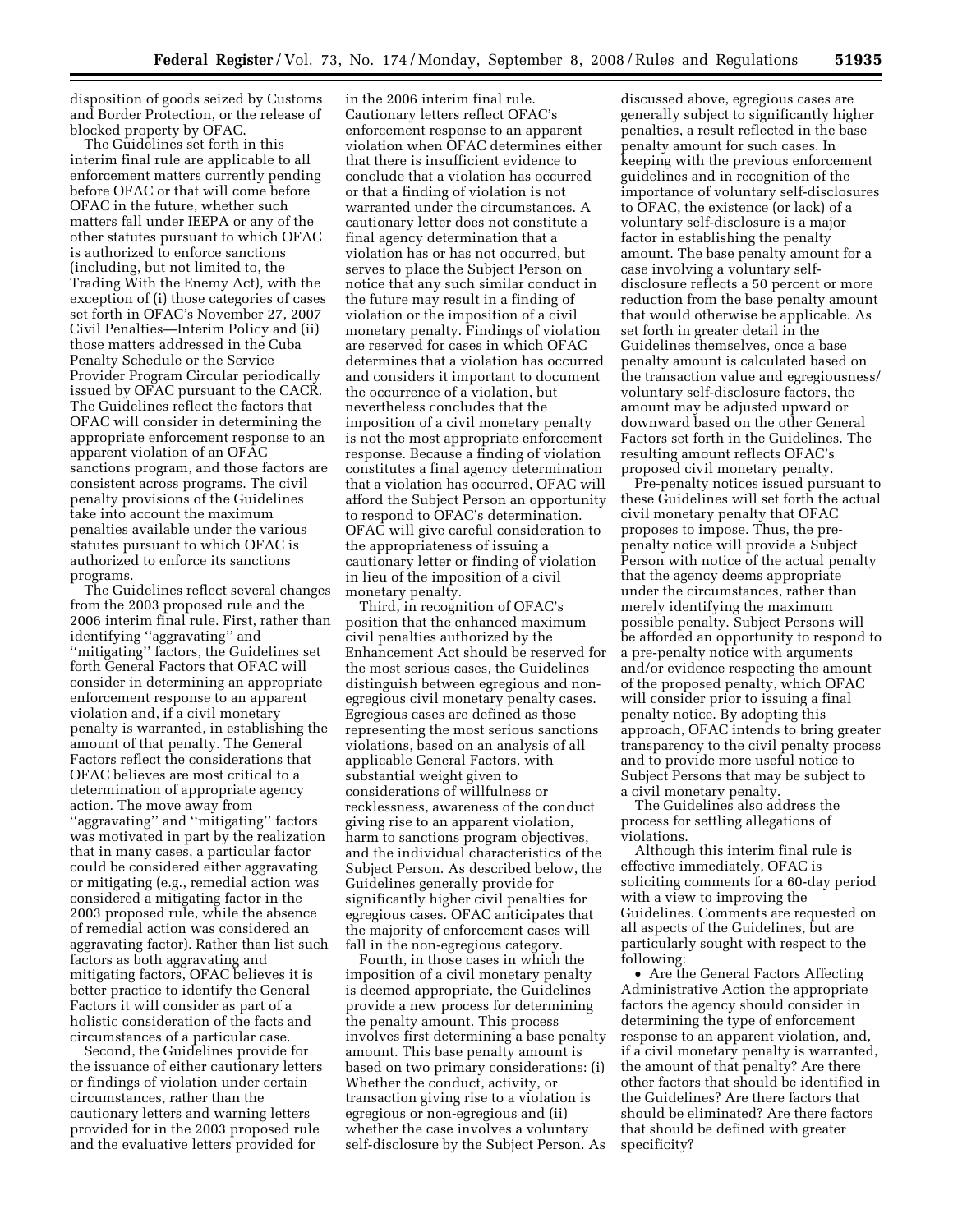• Is the definition of an egregious case appropriate?

• Are the proposed base penalty amounts appropriate for the types of cases to which they are applicable?

• Does the new penalty process, whereby the pre-penalty notice sets forth the penalty that OFAC proposes to impose, constitute an improvement on current practice? Can the process be improved in other ways?

## **List of Subjects in 31 CFR Part 501**

Administrative practice and procedure, Banks, Banking, Insurance, Money service business, Penalties, Reporting and recordkeeping requirements, Securities.

■ For the reasons set forth in the preamble, 31 CFR Part 501 is amended as follows:

## **PART 501—REPORTING, PROCEDURES AND PENALTIES REGULATIONS**

■ 1. The authority citation for Part 501 is revised to read as follows:

**Authority:** 8 U.S.C. 1189; 18 U.S.C. 2332d, 2339B; 19 U.S.C. 3901–3913; 21 U.S.C. 1901– 1908; 22 U.S.C. 287c; 22 U.S.C. 2370(a), 6009, 6032, 7205; 28 U.S.C. 2461 note; 31 U.S.C. 321(b); 50 U.S.C. 1701–1706; 50 U.S.C. App. 1–44.

■ 2. Part 501 is amended by revising Appendix A to Part 501 to read as follows:

## **Appendix A to Part 501—Economic Sanctions Enforcement Guidelines**

**Note:** This appendix provides a general framework for the enforcement of all economic sanctions programs administered by the Office of Foreign Assets Control (OFAC), with the exception of those violations set forth in the proposed Appendix to the Cuban Assets Control Regulations (CACR), 31 CFR Part 515 (see 68 FR 4422, 4429 (January 29, 2003)) or in the Service Provider Program Circular periodically issued by OFAC pursuant to the CACR.

#### **I. Definitions**

A. *Apparent violation* means conduct that constitutes an actual or possible violation of U.S. economic sanctions laws, including the International Emergency Economic Powers Act (IEEPA), the Trading With the Enemy Act (TWEA), the Foreign Narcotics Kingpin Designation Act, and other statutes administered or enforced by OFAC, as well as Executive orders, regulations, orders, directives, or licenses issued pursuant thereto.

B. *Applicable schedule amount* means: i. \$1,000 with respect to a transaction valued at less than \$1,000;

ii. \$10,000 with respect to a transaction valued at \$1,000 or more but less than \$10,000;

iii. \$25,000 with respect to a transaction valued at \$10,000 or more but less than \$25,000;

iv. \$50,000 with respect to a transaction valued at \$25,000 or more but less than \$50,000;

v. \$100,000 with respect to a transaction valued at \$50,000 or more but less than \$100,000;

vi. \$170,000 with respect to a transaction valued at \$100,000 or more but less than \$170,000;

vii. \$250,000 with respect to a transaction valued at \$170,000 or more, except that where the applicable schedule amount as defined above exceeds the statutory maximum civil penalty amount applicable to an apparent violation, the applicable schedule amount shall equal such statutory maximum civil penalty amount.

C. *OFAC* means the Department of the Treasury's Office of Foreign Assets Control. D. *Penalty* is the final civil penalty amount

imposed in a Penalty Notice.

E. *Proposed penalty* is the civil penalty amount set forth in a Pre-Penalty Notice.

F. *Regulator* means any federal, state, local or foreign official or agency that has authority to license or examine an entity for compliance with federal, state, or foreign law.

G. *Subject Person* means an individual or entity subject to any of the sanctions programs administered or enforced by OFAC.

H. *Transaction value* means the dollar value of a subject transaction. In export and import cases, the transaction value generally will be the domestic value in the United States of the goods, technology, or services sought to be exported or imported into the United States, as demonstrated by commercial invoices, bills of lading, signed Customs declarations, or similar documents. In cases involving seizures by U.S. Customs and Border Protection (CBP), the transaction value generally will be the domestic value as determined by CBP. If the apparent violation at issue is a prohibited dealing in blocked property by a Subject Person, the transaction value generally will be the dollar value of the underlying transaction involved, such as the value of the property dealt in or the amount of the funds transfer that a financial institution failed to block or reject. Where the transaction value is not otherwise ascertainable, OFAC may consider the market value of the goods or services that were the subject of the transaction, the economic benefit conferred on the sanctioned party, and/or the economic benefit derived by the Subject Person from the transaction in determining transaction value. For purposes of these Guidelines, ''transaction value'' will not necessarily have the same meaning, nor be applied in the same manner, as that term is used for import valuation purposes at 19 CFR 152.103.

I. *Voluntary self-disclosure* means selfinitiated notification to OFAC of an apparent violation by a Subject Person that has committed, or otherwise participated in, an apparent violation of a statute, Executive order, or regulation administered or enforced by OFAC, prior to the time that OFAC, or any other federal, state or local government agency or official, discovers the apparent

violation or another substantially similar apparent violation. For these purposes, ''substantially similar apparent violation'' means an apparent violation that is part of a series of similar apparent violations or is related to the same pattern or practice of conduct. Notification to OFAC of an apparent violation is not a voluntary self-disclosure if: a third party is required to notify OFAC of the apparent violation or a substantially similar apparent violation because a transaction was blocked or rejected by that third party (regardless of whether or when OFAC actually receives such notice from the third party and regardless of whether the Subject Person was aware of the third party's disclosure); the disclosure includes false or misleading information; the disclosure (when considered along with supplemental information provided by the Subject Person) is materially incomplete; the disclosure is not self-initiated (including when the disclosure results from a suggestion or order of a federal or state agency or official); or, when the Subject Person is an entity, the disclosure is made by an individual in a Subject Person entity without the authorization of the entity's senior management. Responding to an administrative subpoena or other inquiry from, or filing a license application with, OFAC is not a voluntary self-disclosure. In addition to notification, a voluntary selfdisclosure must include, or be followed within a reasonable period of time by, a report of sufficient detail to afford a complete understanding of an apparent violation's circumstances, and should also be followed by responsiveness to any follow-up inquiries by OFAC. (As discussed further below, a Subject Person's level of cooperation with OFAC is an important factor in determining the appropriate enforcement response to an apparent violation even in the absence of a voluntary self-disclosure as defined herein; disclosure by a Subject Person generally will result in mitigation insofar as it represents cooperation with OFAC's investigation.)

#### **II. Types of Responses to Apparent Violations**

Depending on the facts and circumstances of a particular case, an OFAC investigation may lead to one or more of the following actions:

A. *No Action.* If OFAC determines that there is insufficient evidence to conclude that a violation has occurred and/or, based on an analysis of the General Factors outlined in Section III of these Guidelines, concludes that the conduct or activity does not rise to a level warranting an administrative response, then no action will be taken. In those cases in which OFAC is aware that the Subject Person has knowledge of OFAC's investigation, OFAC generally will issue a letter to the Subject Person indicating that the investigation is being closed with no administrative action being taken. A noaction determination represents a final determination as to the apparent violation, unless OFAC later learns of additional related violations or other relevant facts.

B. *Request Additional Information.* If OFAC determines that additional information regarding the apparent violation is needed, it may request further information from the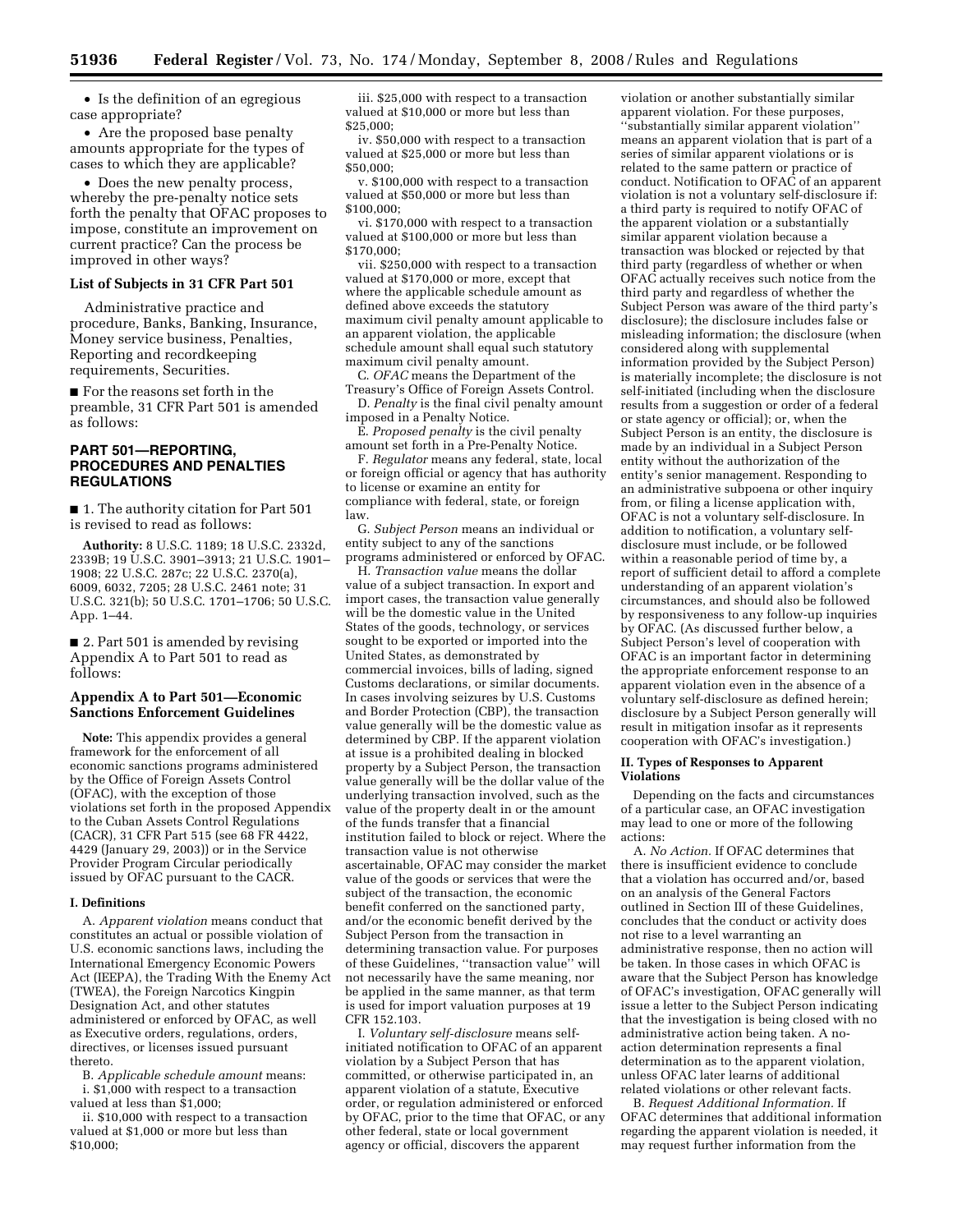Subject Person or third parties, including through an administrative subpoena issued pursuant to 31 CFR § 501.602. In the case of an institution subject to regulation where OFAC has entered into a Memorandum of Understanding (MOU) with the Subject Person's regulator, OFAC will follow the procedures set forth in such MOU regarding consultation with the regulator. Even in the absence of an MOU, OFAC may seek relevant information about a regulated institution and/or the conduct or activity constituting the apparent violation from the institution's federal, state, or foreign regulator. Upon receipt of information determined to be sufficient to assess the apparent violation, OFAC will decide, based on an analysis of the General Factors outlined in Section III of these Guidelines, whether to pursue further enforcement action or whether some other response to the apparent violation is appropriate.

C. *Cautionary Letter:* If OFAC determines that there is insufficient evidence to conclude that a violation has occurred or that a finding of violation is not warranted under the circumstances, but believes that the underlying conduct could lead to a violation in other circumstances and/or that a Subject Person does not appear to be exercising due diligence in assuring compliance with the statutes, Executive orders, and regulations that OFAC enforces, OFAC may issue a cautionary letter that conveys its concerns about the underlying conduct and/or the Subject Person's OFAC compliance policies, practices and/or procedures. A cautionary letter represents a final enforcement response to the apparent violation, unless OFAC later learns of additional related violations or other relevant facts, but does not constitute a final agency determination as to whether a violation has occurred.

D. *Finding of Violation:* If OFAC determines that a violation has occurred and considers it important to document the occurrence of a violation and, based on an analysis of the General Factors outlined in Section III of these Guidelines, concludes that the Subject Person's conduct warrants an administrative response but that a civil monetary penalty is not the most appropriate response, OFAC may issue a finding of violation that identifies the violation, conveys OFAC's concerns about the violation and/or the Subject Person's OFAC compliance policies, practices and/or procedures, and/or identifies the need for further compliance steps to be taken. A finding of violation represents a final enforcement response to the violation, unless OFAC later learns of additional related violations or other relevant facts, and constitutes a final agency determination that a violation has occurred. A finding of violation will afford the Subject Person an opportunity to respond to OFAC's determination that a violation has occurred.

E. *Civil Monetary Penalty.* If OFAC determines that a violation has occurred and, based on an analysis of the General Factors outlined in Section III of these Guidelines, concludes that the Subject Person's conduct warrants the imposition of a monetary penalty, OFAC may impose a civil monetary penalty. Civil monetary penalty amounts will

be determined as discussed in Section V of these Guidelines. The imposition of a civil monetary penalty constitutes a final agency determination that a violation has occurred and represents a final civil enforcement response to the violation.

F. *Criminal Referral.* In appropriate circumstances, OFAC may refer the matter to appropriate law enforcement agencies for criminal investigation and/or prosecution. Apparent sanctions violations that OFAC has referred for criminal investigation and/or prosecution also may be subject to OFAC civil penalty or other administrative action.

G. *Other Administrative Actions.* In addition to or in lieu of other administrative actions, OFAC may also take the following administrative actions in response to an apparent violation:

1. *License Denial, Suspension, Modification, or Revocation.* OFAC authorizations to engage in a transaction (including the release of blocked funds) pursuant to a general or specific license may be withheld, denied, suspended, modified, or revoked in response to an apparent violation.

2. *Cease and Desist Order.* OFAC may order the Subject Person to cease and desist from conduct or activities that are prohibited by any of the sanctions programs enforced by OFAC when OFAC has reason to believe that a Subject Person has engaged in such conduct or activities and/or that such conduct or activities are ongoing or may recur.

## **III. General Factors Affecting Administrative Action**

The type of enforcement action undertaken by OFAC will depend on the nature of the apparent violation and the harm caused to the relevant sanctions program and its objectives. As a general matter, OFAC will consider some or all of the following General Factors in determining the appropriate administrative action in response to an apparent violation of U.S. sanctions by a Subject Person, and, where a civil monetary penalty is imposed, in determining the appropriate amount of any such penalty:

A. *Willful or Reckless Violation of Law:* a Subject Person's willfulness or recklessness in violating, attempting to violate, conspiring to violate, or causing a violation of the law. Generally, to the extent the conduct, activity or transaction at issue is the result of willful misconduct or a deliberate intent to violate, attempt to violate, conspire to violate, or cause a violation of the law, the OFAC enforcement response will be stronger. Among the factors OFAC may consider in evaluating willfulness or recklessness are:

1. *Willfulness.* Was the conduct at issue the result of a decision to take action with the knowledge that such action would constitute a violation of U.S. law? Did the Subject Person know that the underlying conduct constituted, or likely constituted, a violation of U.S. law at the time of the conduct?

2. *Recklessness.* Did the Subject Person demonstrate reckless disregard for U.S. sanctions requirements or otherwise fail to exercise a minimal degree of caution or care in avoiding conduct, activities or transactions that led to the apparent violation? Were there warning signs that should have alerted the

Subject Person that an action or failure to act would lead to an apparent violation?

3. *Concealment.* Was there an effort by the Subject Person to hide or purposely obfuscate its conduct, activities or transactions in order to mislead OFAC, federal, state or foreign regulators, or other parties involved in the transaction/conduct about an apparent violation?

4. *Pattern of Misconduct.* Was the apparent violation the result of a pattern or practice of conduct or was it relatively isolated and atypical in nature?

5. *Prior Notice.* Was the Subject Person on notice, or should it reasonably have been on notice, that the conduct at issue, or similar conduct, constituted a violation of U.S. law?

6. *Management Involvement.* In cases of entities, at what level within the organization did the willful or reckless misconduct occur? Were supervisory or managerial level staff aware, or should they reasonably have been aware, of the willful or reckless misconduct?

B. *Awareness of Conduct at Issue:* The Subject Person's awareness of the conduct, activity or transaction giving rise to the apparent violation. Generally, the greater a Subject Person's actual knowledge of, or reason to know about, the conduct, activity, or transaction constituting an apparent violation, the stronger the OFAC enforcement response will be. In the case of a corporation, awareness will focus on supervisory or managerial level staff in the business unit at issue, as well as other senior officers and managers. Among the factors OFAC may consider in evaluating the Subject Person's awareness of the conduct at issue are:

1. *Actual Knowledge.* Did the Subject Person have actual knowledge that the conduct, activity, or transaction giving rise to an apparent violation took place? Was the conduct, activity, or transaction part of a business process, structure or arrangement that was designed or implemented with the intent to prevent or shield the Subject Person from having such actual knowledge, or was the conduct, activity, or transaction part of a business process, structure or arrangement implemented for other legitimate reasons that made it difficult or impossible for the Subject Person to have actual knowledge?

2. *Reason to Know.* If the Subject Person did not have actual knowledge that the conduct, activity, or transaction took place, did the Subject Person have reason to know, or should the Subject Person reasonably have known, based on all readily available information and with the exercise of reasonable due diligence, that the conduct, activity, or transaction would or might take place?

3. *Management Involvement.* In the case of an entity, was the conduct, activity or transaction undertaken with the explicit or implicit knowledge of senior management, or was the conduct, activity, or transaction undertaken by personnel outside the knowledge of senior management? If the apparent violation was undertaken without the knowledge of senior management, was there oversight intended to detect and prevent violations, or did the lack of knowledge by senior management result from disregard for its responsibility to comply with applicable sanctions laws?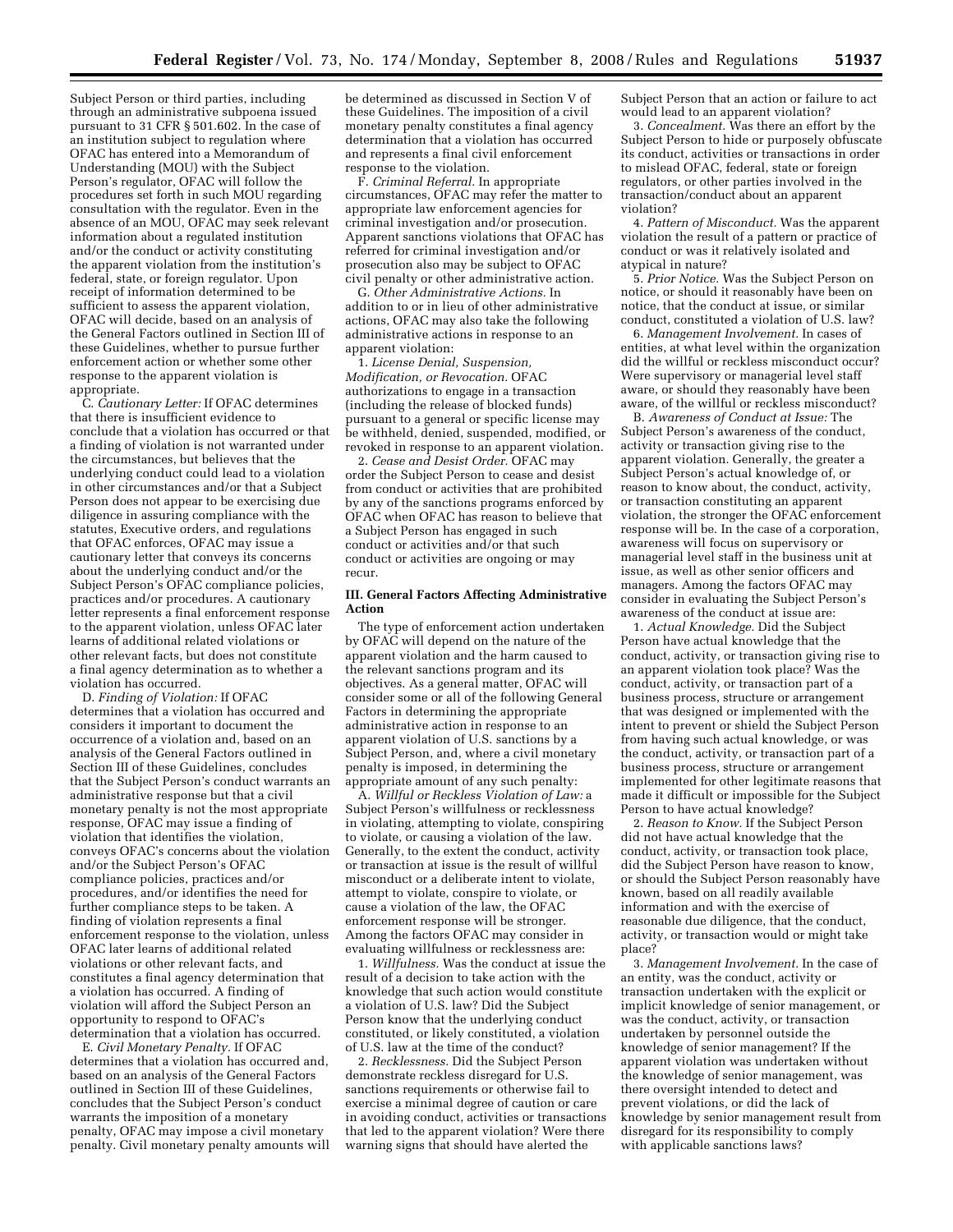C. *Harm to Sanctions Program Objectives:*  The actual or potential harm to sanctions program objectives caused by the conduct, activities, or transactions giving rise to the apparent violation. Among the factors OFAC may consider in evaluating the harm to sanctions program objectives are:

1. *Economic or Other Benefit to the Sanctioned Individual, Entity, or Country:*  The economic or other benefit conferred or attempted to be conferred to sanctioned individuals, entities, or countries as a result of an apparent violation, including the number, size, and impact of the transactions or incidents constituting an apparent violation(s), the length of time over which they occurred, and the nature of the economic or other benefit conferred. OFAC may also consider the causal link between the Subject Person's conduct and the economic benefit conferred or attempted to be conferred.

2. *Implications for U.S. Policy:* The effect that the circumstances of the apparent violation had on the integrity of the U.S. sanctions program and the related policy objectives involved.

3. *License Eligibility:* Whether the conduct constituting the apparent violation likely would have been licensed by OFAC under existing licensing policy.

4. *Humanitarian activity:* Whether the conduct at issue was in support of a humanitarian activity.

D. *Individual Characteristics:* The particular circumstances and characteristics of a Subject Person. Among the factors OFAC may consider in evaluating individual characteristics are:

1. *Commercial Sophistication:* The commercial sophistication and experience of the Subject Person. Is the Subject Person an individual or an entity? If an individual, was the transaction constituting the apparent violation conducted for personal or business reasons?

2. *Size of Operations and Financial Condition:* The size of a Subject Person's business operations and overall financial condition may be considered, where such information is available and relevant. Qualification of the Subject Person as a small business or organization for the purposes of the Small Business Regulatory Enforcement Fairness Act, as determined by reference to the applicable regulations of the Small Business Administration, may also be considered.

3. *Volume of Transactions:* The total volume of transactions undertaken by the Subject Person on an annual basis, with attention given to the apparent violations as compared with the total volume.

4. *Sanctions Violation History:* The Subject Person's history of sanctions violations, including OFAC's issuance of prior findings of violations or cautionary, warning or evaluative letters, or other administrative actions.

E. *Compliance Program:* The existence and nature of a Subject Person's OFAC compliance program at the time of the apparent violation, where relevant. In the case of an institution subject to regulation where OFAC has entered into a Memorandum of Understanding (MOU) with

the Subject Person's regulator, OFAC will follow the procedures set forth in such MOU regarding consultation with the regulator with regard to the quality and effectiveness of the Subject Person's compliance program. Even in the absence of an MOU, OFAC may take into consideration the views of federal, state, or foreign regulators, where relevant.

F. *Remedial Response:* The Subject Person's corrective action taken in response to the apparent violation. Among the factors OFAC may consider in evaluating the remedial response are:

1. The steps taken by the Subject Person upon learning of the apparent violation. Did the Subject Person immediately stop the conduct at issue?

2. In the case of an entity, the processes followed to resolve issues related to the apparent violation. Did the Subject Person discover necessary information to ascertain the causes and extent of the apparent violation, fully and expeditiously? Where applicable, were the Audit Committee and the Board of Directors fully informed? If so, when?

3. In the case of an entity, whether the Subject Person adopted new and more effective internal controls and procedures to prevent a recurrence of the apparent violation. If the Subject Person did not have an OFAC compliance program in place at the time of the apparent violation, did it implement one upon discovery or notification of the violations? If it did have an OFAC compliance program, did it take appropriate steps to enhance the program to prevent the recurrence of similar violations? Did the entity provide the individual(s) responsible for the apparent violation with additional training, and/or take other appropriate action, to ensure that similar violations do not occur in the future?

4. Where applicable, whether the Subject Person undertook a thorough review to identify other possible violations.

G. *Cooperation with OFAC:* The nature and extent of the Subject Person's cooperation with OFAC. Among the factors OFAC may consider in evaluating cooperation with OFAC are:

1. Did the Subject Person voluntarily selfdisclose the apparent violation to OFAC?

2. Did the Subject Person provide OFAC with all relevant information regarding an apparent violation (whether or not voluntarily self-disclosed)?

3. Did the Subject Person research and disclose to OFAC relevant information regarding any other apparent violations caused by the same course of conduct?

4. Was information provided voluntarily or in response to an administrative subpoena?

5. Did the Subject Person cooperate with, and promptly respond to, all requests for information?

6. Did the Subject Person agree to a statute of limitations waiver or tolling agreement, if requested by OFAC (particularly in situations where the apparent violations were not immediately notified to or discovered by OFAC)?

H. *Timing of apparent violation in relation to imposition of sanctions:* The timing of the apparent violation in relation to the adoption of the applicable prohibitions, particularly if

the apparent violation took place soon after relevant changes in the sanctions program regulations or the addition of a new name to OFAC's List of Specially Designated Nationals and Blocked Persons (SDN List).

I. *Other enforcement action:* Other enforcement actions taken by federal, state, or local agencies against the Subject Person for the apparent violation or similar apparent violations, including whether the settlement of alleged violations of OFAC regulations is part of a comprehensive settlement with other federal, state, or local agencies.

J. *Future Compliance/Deterrence Effect:*  The impact administrative action may have on promoting future compliance with U.S. economic sanctions by the Subject Person and similar Subject Persons, particularly those in the same industry sector.

K. *Other relevant factors on a case-by-case basis:* Such other factors that OFAC deems relevant on a case-by-case basis in determining the appropriate enforcement response and/or the amount of any civil monetary penalty. OFAC will consider the totality of the circumstances to ensure that its enforcement response is proportionate to the nature of the violation.

## **IV. Civil Penalties for Failure to Furnish Information or Keep Records**

Except in the instance of authorized service providers under the Cuban Assets Control Regulations, for whom enforcement guidelines appear in the Service Provider Program Circular periodically issued by OFAC, as a general matter the following civil penalty amounts shall apply to a Subject Person's failure to furnish information or maintain records:

A. The failure to respond to a requirement to furnish information pursuant to 31 CFR 501.602, or failure to furnish the requested information, may result in a penalty in an amount up to \$20,000, irrespective of whether any other violation is alleged. Where OFAC has reason to believe that the apparent violation(s) that is the subject of the request to furnish information involves a transaction(s) valued at greater than \$500,000, a failure to respond to a request to furnish information or failure to furnish the requested information may result in a penalty in an amount up to \$50,000, irrespective of whether any other violation is alleged. A failure to respond to a requirement to furnish information or a failure to furnish the requested information shall be considered a continuing violation, and the penalties described above may be imposed each month that a party has continued to fail to respond or to furnish the requested information. OFAC may also seek to have a requirement to furnish information judicially enforced. Imposition of a civil monetary penalty for failure to respond to a requirement to furnish information or a failure to furnish the requested information does not preclude OFAC from seeking such judicial enforcement.

B. The late filing of a required report, whether set forth in regulations or in a specific license, may result in a civil monetary penalty in an amount up to \$2,500, if filed within the first 30 days after the report is due, and a penalty in an amount up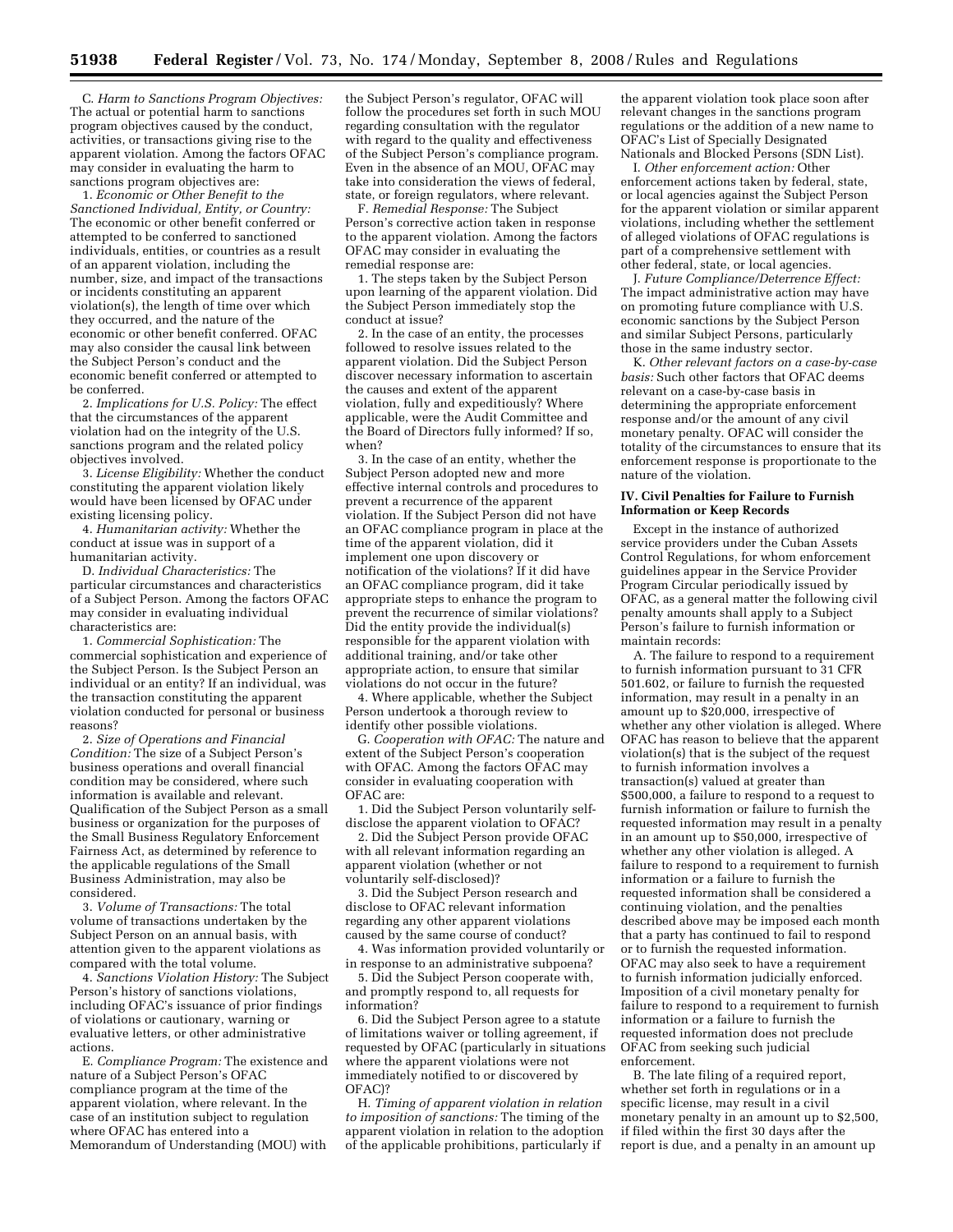to \$5,000 if filed more than 30 days after the report is due. If the report relates to blocked assets, the penalty may include an additional \$1,000 for every 30 days that the report is overdue, up to five years.

C. The first failure to maintain records in conformance with the requirements of OFAC's regulations or of a specific license may result in a penalty in an amount up to \$5,000. Each additional violation in this regard may result in a penalty in an amount up to \$10,000.

#### **V. Civil Penalties**

OFAC will review the facts and circumstances surrounding an apparent violation and apply the General Factors for Taking Administrative Action in Section III above in determining whether to initiate a civil penalty proceeding and in determining the amount of any civil monetary penalty. OFAC will give careful consideration to the appropriateness of issuing a cautionary letter or finding of violation in lieu of the imposition of a civil monetary penalty.

#### *A. Civil Penalty Process*

1. *Pre-Penalty Notice.* If OFAC has reason to believe that a violation of U.S. sanctions has occurred and that a civil monetary penalty is warranted, it will issue a Pre-Penalty Notice in accordance with the procedures set forth in the particular regulations governing the conduct, activity, or transactions giving rise to the apparent violation. The amount of the proposed penalty set forth in the Pre-Penalty Notice will reflect OFAC's preliminary assessment of the appropriate penalty amount, based on information then in OFAC's possession. The amount of the final penalty may change as OFAC learns additional relevant information. If, after issuance of a Pre-Penalty Notice, OFAC determines that a penalty in an amount that represents an increase of more than 10 percent from the proposed penalty set forth in the Pre-Penalty Notice is appropriate, or if OFAC intends to allege additional violations, it will issue a revised Pre-Penalty Notice setting forth the new proposed penalty amount and/or alleged violations.

a. In general, the Pre-Penalty Notice will set forth the following with respect to the specific violations alleged and the proposed penalties:

i. Description of the alleged violations, including the number of violations and their value, for which a penalty is being proposed; ii. Identification of the regulatory or other

provisions alleged to have been violated;

iii. Identification of the General Factors that were most relevant to the determination of the proposed penalty amount, including the base category (defined below) according to which the proposed penalty amount was calculated;

iv. The maximum amount of the penalty to which the Subject Person could be subject under applicable law; and

v. The proposed penalty amount, determined in accordance with the provisions set forth in these Guidelines.

b. The Pre-Penalty Notice will also include information regarding how to respond to the Pre-Penalty Notice including:

i. A statement that the Subject Person may submit a written response to the Pre-Penalty Notice by a date certain addressing the alleged violation(s), the General Factors Affecting Administrative Action set forth in Section III of these Guidelines, and any other information or evidence that the Subject Person deems relevant to OFAC's consideration.

ii. A statement that a failure to respond to the Pre-Penalty Notice likely will result in the imposition of a civil monetary penalty in the amount set forth in the Pre-Penalty Notice.

2. *Response to Pre-Penalty Notice*. A Subject Person may submit a written response to the Pre-Penalty Notice in accordance with the procedures set forth in the particular regulations governing the conduct, activity or transactions giving rise to the apparent violation. Generally, the response should either agree to the proposed penalty set forth in the Pre-Penalty Notice or set forth reasons why a penalty should not be imposed or, if imposed, why it should be a lesser amount than proposed, with particular attention paid to the General Factors Affecting Administrative Action set forth in Section III of these Guidelines. The response should include all documentary or other evidence available to the Subject Person that supports the arguments set forth in the response. OFAC will consider all relevant materials submitted.

3. *Penalty Notice.* If OFAC receives no response to a Pre-Penalty Notice within the time prescribed in the Pre-Penalty Notice, or if following the receipt of a response to a Pre-Penalty Notice and a review of the information and evidence contained therein OFAC concludes that a violation warranting a civil monetary penalty has occurred, a Penalty Notice generally will be issued in accordance with the procedures set forth in the particular regulations governing the conduct, activity or transactions giving rise to the violation. A Penalty Notice constitutes a final agency finding that a violation has occurred. The penalty amount set forth in the Penalty Notice will take into account relevant additional information provided in response to a Pre-Penalty Notice. In the absence of a response to a Pre-Penalty Notice, the penalty amount set forth in the Penalty Notice will generally be the same as the proposed penalty set forth in the Pre-Penalty Notice.

4. *Referral to Financial Management Division*. The imposition of a civil monetary penalty pursuant to a Penalty Notice creates a debt due the U.S. Government. OFAC will advise Treasury's Financial Management Division upon the imposition of a penalty. The Financial Management Division may take follow-up action to collect the penalty assessed if it is not paid within the prescribed time period set forth in the Penalty Notice. In addition or instead, the matter may be referred to the U.S. Department of Justice for appropriate action to recover the penalty.

5. *Final Agency Action*. The imposition of a penalty pursuant to a Penalty Notice constitutes final agency action with respect to the violation(s) for which the penalty is assessed.

#### *B. Amount of Civil Penalty*

1. *Egregious case*. In those cases in which a civil monetary penalty is deemed appropriate, OFAC will make a determination as to whether a case is deemed ''egregious'' for purposes of the base penalty calculation. This determination will be based on an analysis of the applicable General Factors. In making the egregiousness determination, OFAC generally will give substantial weight to General Factors A (''willful or reckless violation of law''), B (''awareness of conduct at issue''), C (''harm to sanctions program objectives'') and D (''individual characteristics''), with particular emphasis on General Factors A and B. A case will be considered an ''egregious case'' where the analysis of the applicable General Factors, with a focus on those General Factors identified above, indicates that the case represents a particularly serious violation of the law calling for a strong enforcement response. A determination that a case is ''egregious'' will be made by the Director or Deputy Director.

2. *Pre-Penalty Notice*. The penalty amount proposed in a Pre-Penalty Notice shall generally be calculated as follows, except that neither the base amount nor the proposed penalty will exceed the applicable statutory maximum amount:

a. Base category calculation

i. In a non-egregious case, if the apparent violation is disclosed through a voluntary self-disclosure by the Subject Person, the base amount of the proposed civil penalty in the Pre-Penalty Notice shall be one-half of the transaction value, capped at a maximum base amount of \$125,000 per violation.

ii. In a non-egregious case, if the apparent violation comes to OFAC's attention by means other than a voluntary self-disclosure, the base amount of the proposed civil penalty in the Pre-Penalty Notice shall be the ''applicable schedule amount,'' as defined above (capped at a maximum base amount of \$250,000 per violation).

iii. In an egregious case, if the apparent violation is disclosed through a voluntary self-disclosure by a Subject Person, the base amount of the proposed civil penalty in the Pre-Penalty Notice shall be one-half the statutory maximum penalty applicable to the violation.

iv. In an egregious case, if the apparent violation comes to OFAC's attention by means other than a voluntary self-disclosure, the base amount of the proposed civil monetary penalty in the Pre-Penalty Notice shall be the statutory maximum penalty amount applicable to the violation.

The following matrix represents the base amount of the proposed civil penalty for each category of violation: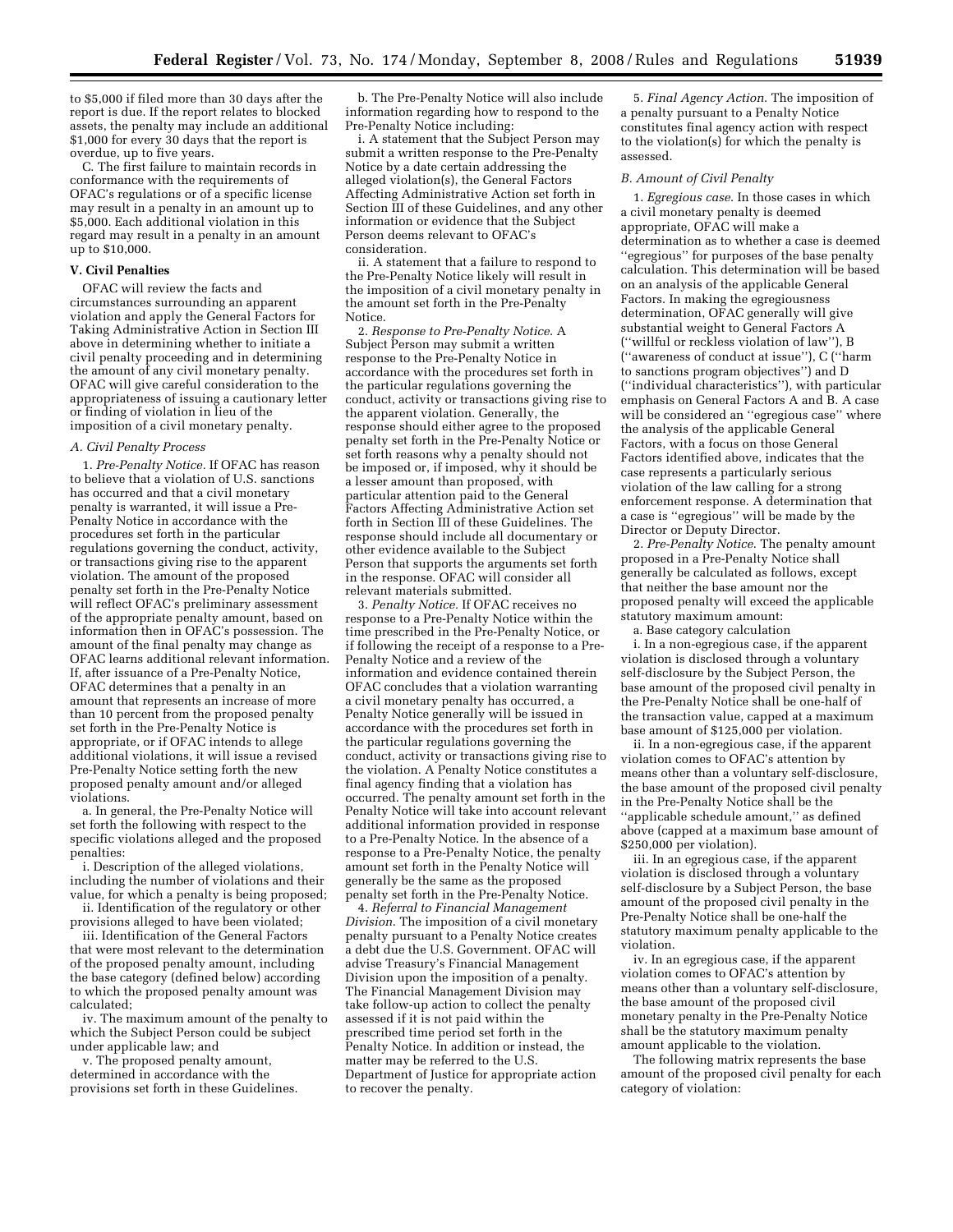

*The base penalty amount will not exceed the applicable statutory maximum amount.*  b. Adjustment for applicable relevant General Factors

The base amount of the proposed civil penalty may be adjusted to reflect applicable General Factors for Administrative Action set forth in Section III of these Guidelines. Each factor may be considered mitigating or aggravating, resulting in a lower or higher proposed penalty amount. As a general matter, in those cases where the following General Factors are present, OFAC will adjust the base proposed penalty amount in the following manner:

i. In cases involving substantial cooperation with OFAC but no voluntary self-disclosure as defined herein, including cases in which an apparent violation is reported to OFAC by a third party but the Subject Person provides substantial additional information regarding the apparent violation and/or other related violations, the base penalty amount generally will be reduced between 25 and 40 percent. Substantial cooperation in cases involving voluntary self-disclosure may also be considered as a further mitigating factor.

ii. In cases involving a Subject Person's first violation, the base penalty amount generally will be reduced up to 25 percent. The extent of any such mitigation will be based, in part, on whether the Subject Person had previously been issued a cautionary, warning or evaluative letter.

In all cases, the proposed penalty amount will not exceed the applicable statutory maximum.

In cases involving a large number of apparent violations, where the transaction

value of all apparent violations is either unknown or would require a disproportionate allocation of resources to determine, OFAC may estimate or extrapolate the transaction value of the total universe of apparent violations in determining the amount of any proposed civil monetary penalty.

3. *Penalty Notice.* The amount of the proposed civil penalty in the Pre-Penalty Notice will be the presumptive starting point for calculation of the civil penalty amount in the Penalty Notice. OFAC may adjust the penalty amount in the Penalty Notice based on:

a. Evidence presented by the Subject Person in response to the Pre-Penalty Notice, or otherwise received by OFAC with respect to the underlying violation(s); and/or

b. Any modification resulting from further review and reconsideration by OFAC of the proposed civil monetary penalty in light of the General Factors for Administrative Action in Section III above.

In no event will the amount of the civil monetary penalty in the Penalty Notice exceed the proposed penalty set forth in the Pre-Penalty Notice by more than 10 percent, or include additional alleged violations, unless a revised Pre-Penalty Notice has first been sent to the Subject Person as set forth above. In the event that OFAC determines upon further review that no penalty is appropriate, it will so inform the Subject Person in a no-action letter, a cautionary letter, or a finding of violation.

#### *C. Settlements*

A settlement does not constitute a final agency determination that a violation has occurred.

1. *Settlement Process*. Settlement discussions may be initiated by OFAC, the Subject Person or the Subject Person's authorized representative. Settlements generally will be negotiated in accordance with the principles set forth in these Guidelines with respect to appropriate penalty amounts. OFAC may condition the entry into or continuation of settlement negotiations on the execution of a tolling agreement with respect to the statute of limitations.

2. *Settlement Prior to Issuance of Pre-Penalty Notice*. Where settlement discussions occur prior to the issuance of a Pre-Penalty Notice, the Subject Person may request in writing that OFAC withhold issuance of a Pre-Penalty Notice pending the conclusion of settlement discussions. OFAC will generally agree to such a request as long as settlement discussions are continuing in good faith and the statute of limitations is not at risk of expiring.

3. *Settlement Following Issuance of Pre-Penalty Notice*. If a matter is settled after a Pre-Penalty Notice has been issued, but before a final Penalty Notice is issued, OFAC will not make a final determination as to whether a sanctions violation has occurred. In the event no settlement is reached, the period specified for written response to the Pre-Penalty Notice remains in effect unless additional time is granted by OFAC.

4. *Settlements of Multiple Apparent Violations*. A settlement initiated for one apparent violation may also involve a